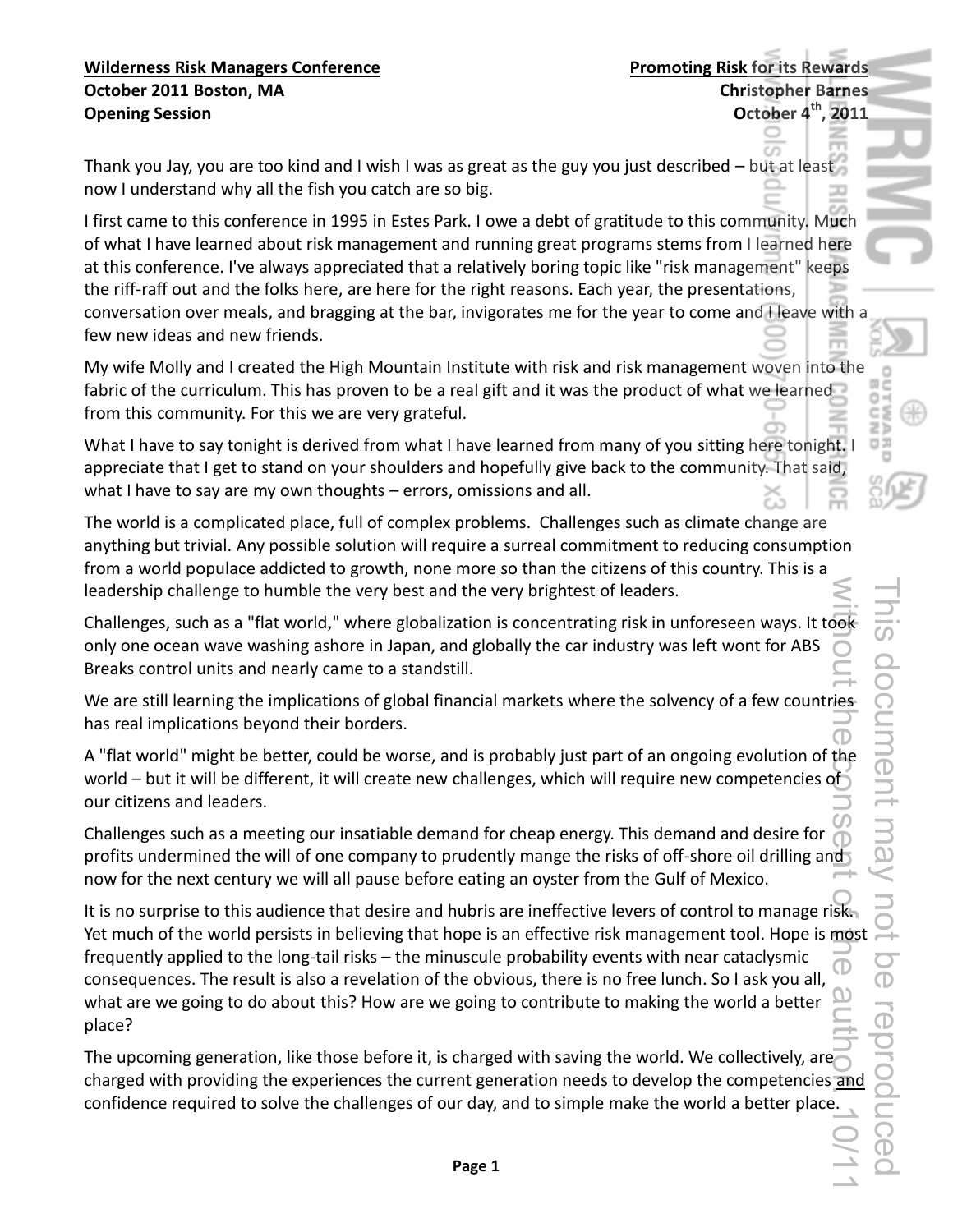The world needs us. Your students need you to do your job. To save the world, our students and participants, will need skills like teamwork and decision-making. Most of us have curriculum and supporting practices to teach these sorts of such skills, but... There is an ethical demand that we do more. We need to do more than just teach leadership or conflict resolution as a skill to master.

We can, should, and must continue to provide experiences that inspire and indoctrinate our students with the will and tenacity to overcome the challenges before them. They need a deep well from which to draw the strength to persevere. Call it true grit, or, perseverance, or, tenacity; but leadership, teamwork, environmental awareness, and compassion for others without the will to overcome adversity and achieve common goals for the common good is substantially diminished, if not wholly ineffective. Tonight you can all sleep well because we, as individuals & institutions, are part of the solution not the problem.

A decade ago at this conference in Lake Geneva Wisconsin the dialog in the hallways and over meals was about the impact of nine-eleven on our industry. Many of us feared a weakened economy, a rise in "fear" and the associated zeal for "safety" might collectively diminish both our market and our impact on the world. Yet and strong and vibrant minority opinion was also expressed at that conference, it moved me at the time and sticks with me to this day. At such times, in the darkness before the dawn, more than ever the world needs the very skills and competency we teach.

I have lots of doubts about the boundaries of my knowledge but I am certain that the world needs us and what we have to offer. The sharing and permeating of knowledge is a very high calling, but I believe an even higher calling is the enabling of substantive experience that cements theoretical knowledge into deep and permanent learning's.

So now that we all feel good about our day jobs, I want to consider a few challenges we all share related to Risk Management and relevant to this conference. It is my hope that you leave here tonight hungry for answers, willing to share your best practices, and maybe a tad annoyed at me for making your life a little bit more difficult. There is no better way to annoy folks than to sweep them up inside a few broad generalizations, so I'll start with three of them about our profession as wilderness risk managers.

PROBLEM NUMBER ONE, I think WE, as an industry and group of risk managers, strive to manage risk systematically with prevention as the primary, if not the only, proactive measure. Safety first, an ounce of prevention, proper prior planning prevents poor performance, all are worthy rules of thumb because. they work. Were we only charged with the task of mitigating risk then prevention would be an appropriate pinnacle of our practices. But we have a problem, risk is pointless without benefit. "Nothing ventured noting gained" is meaningless without a probability of benefit. We manage risk for a higher cause and purpose. That is why prevention as the pinnacle of our practice is simple not enough. WithiTOUT站IPPa COIS Gelast Of the aspection of the author. 10/11

PROBLEM NUMBER TWO, in general I think, WE too often only advocate for risk as a reactive response to externally questions and challenges to the risks we take. I relish the few calls I get each year from a parent who has just finished reading our risks and release form and is hesitant to sign. The day our form doesn't inspire at least a few calls I'll know we aren't being clear enough. We need to be proactive in advocating for risk.

ES<br>DZ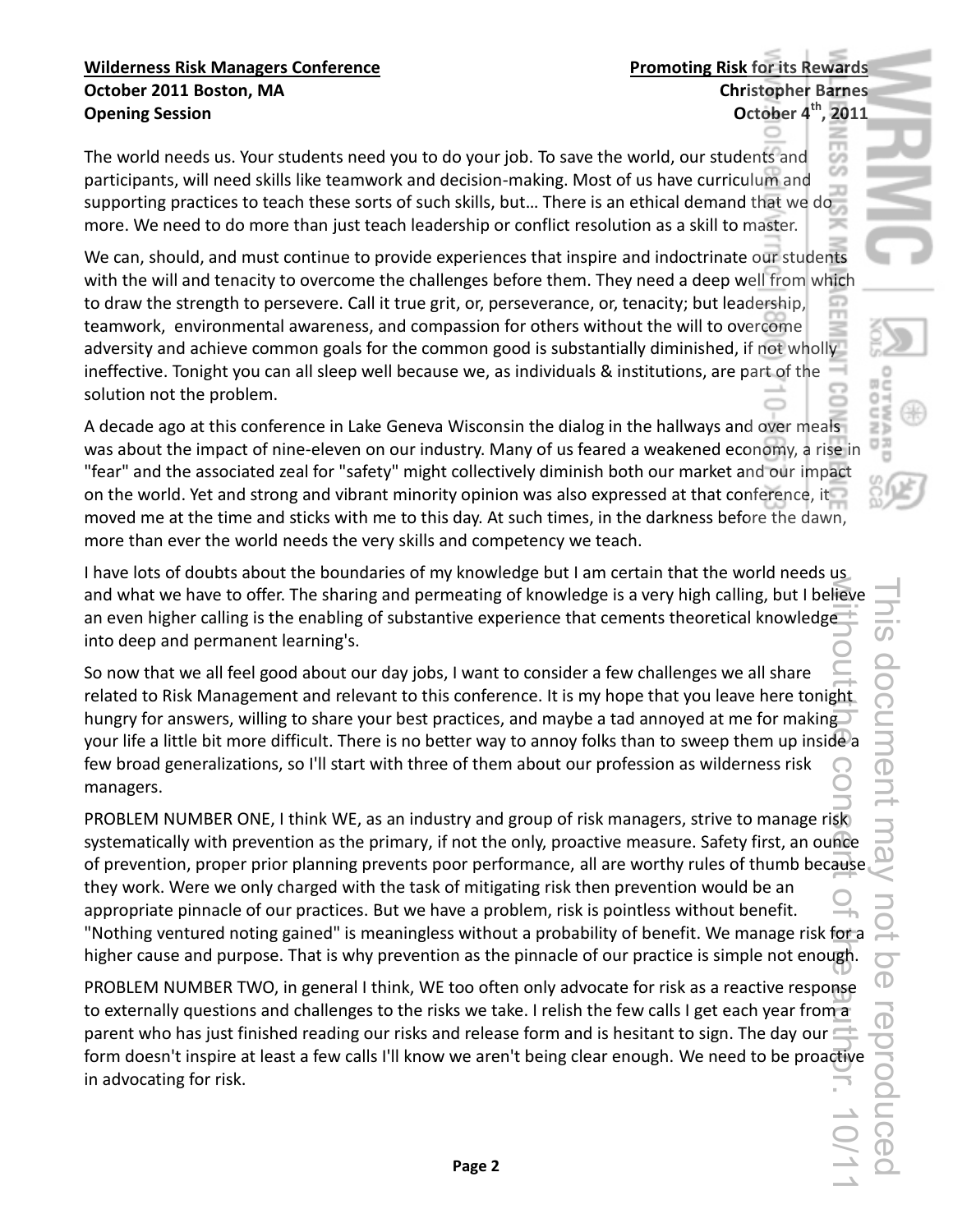PROBLEM NUMBER THREE, in general... our daily tasks center on creating and improving systems for managing risk NOT on advocating for taking prudent risks. There has to be a reason for taking risks. Without a benefit to balance risk, risk is pointless and imprudent. At a conference such as this one, we can leave risk taking for its own sake to the domain of Evil Knievel.

I currently work at a school where we deem it reasonable and prudent to take teenagers winter camping for 10-12 days at a time in avalanche terrain, in a continental snowpack that is the mother of all facets, and frequently do so with at least a handful of students who come to us as never ever skiers and backcountry novices. Some of our greatest successes have come from experiences like this. Someone needs to advocate for risk so that people can grow from these opportunities.

I am not alone in noting that there are consequences to a lopsided emphasis on managing risk over advocating for appropriate risk taking. Last year my 6 year old son, Jack, came home with "stranger" equal's danger" on the tip of his tongue. This was the key point he retained from his day in school. Great, I am thrilled that this little pneumonic might keep him a bit safe as he walks to and from school, might decrease his odds of getting his picture on a milk cartoon, and help me sleep a little better at " night.

Yet on further reflection, I shudder to think of a life lived where every new person you meet is first and foremost evaluated as a "danger" and then secondarily consider as a potential friend or acquaintance. Ronald Regan might have been right with "trust but verify" - but we can still start with trust. The alternatives are simply too depressing.

What's the point, well the percentage of children walking to school has declined over fears such as "stranger danger" and we are seeing childhood obesity skyrocket. I can't honestly speak to correlation vs. causation for this example but it certainly begs the question. Fewer kids riding bikes and walking to school might mean fewer abductions but it also might mean more childhood diabetes. It also might mean less independence, less confidence, and fewer opportunities for children to learn to manage risk. All those soft surface play grounds and hand sanitizers add up to a sanitized experience that is in some way diminished. With Grief the Computer of the author. 10/11

At the High Mountain Institute, we've had a three sport varsity athlete, a junior in high school, who got the wind knocked out of him for the first time in his life while playing Frisbee... initially he thought he was going to die.

I suspect I am not alone in being annoyed by students who lack an appropriate fear of heights, most often the product of a childhood that did not include falling out of a tree from a height sufficient to  $\bigcirc$ knock the wind out of them. Home alone at age 8 or 9 I have a vivid memory of climbing high into the tree outside my house, only 5 miles from here, and then tumbling down through the branches in abject terror to a hard landing on the ground. That day, with no Mom to console me, I learned an appropriate fear of heights.

We live in a culture where logistic and moral support, "Mom," is only a speed dial away. It is a new paradigm, where no one needs plan in advance because we can text the plan at the last possible minute. A few years later when these folks come to work for all of us and given a Sat phone they transgress the wilderness boundary without a moment's thought, and I think we are the lesser for it. **NARD**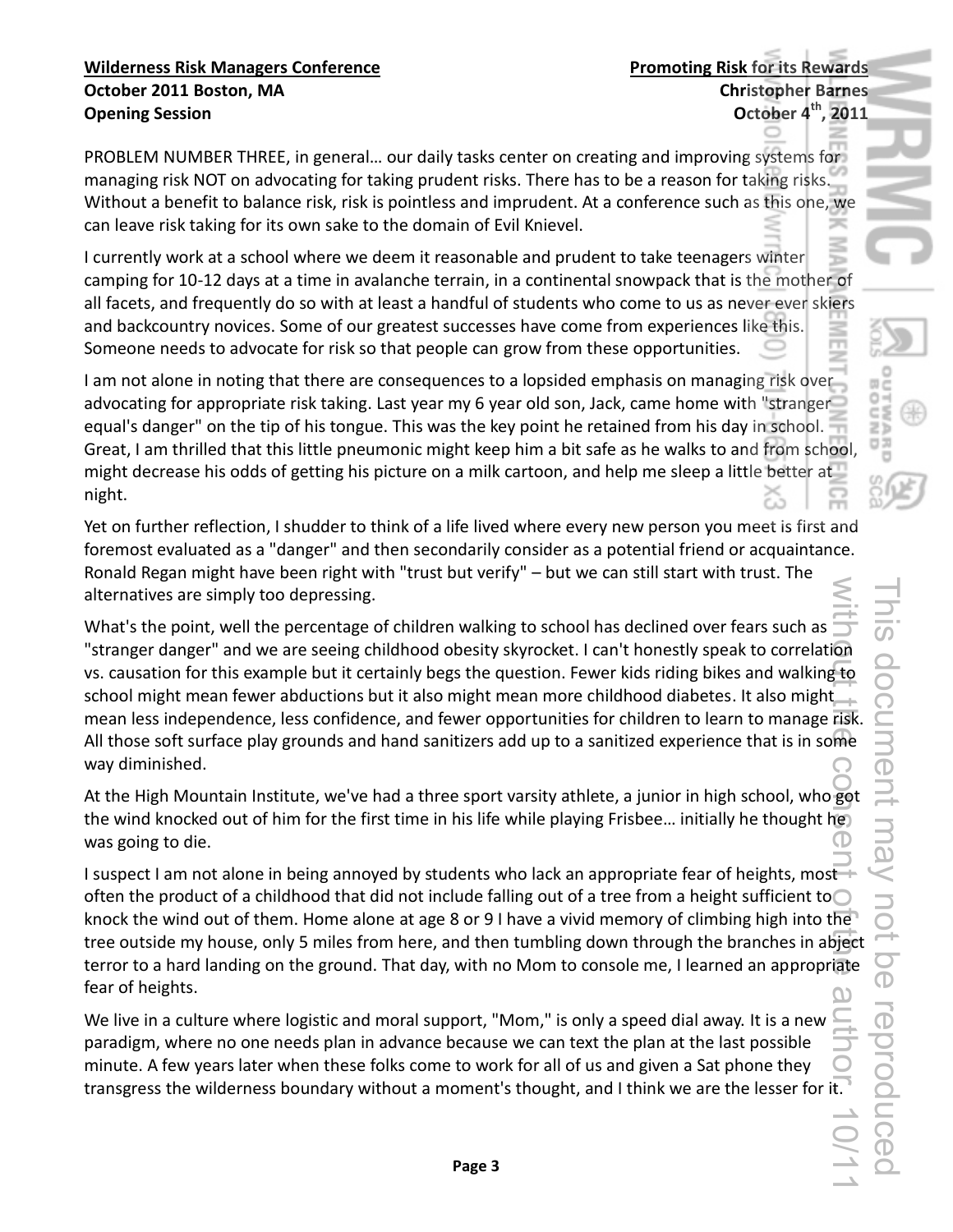The difference between discomfort and disability eludes many people. After a long day on the trail your shoulders are supposed to hurt. We've had hundreds of students who knew with certainty that they could not run 10 miles, and baring the legitimately injured ones, they have all proved themselves wrong. To learn the difference between discomfort and disability requires some hardship. It requires some moments when "suck it up and deal" is the only available path forward.

All those little grommets at the skate park or in the terrain park covered head to toe in pads are developing a gladiator mentality. Surely if you are going to stop yourself while skiing with your head against a tree, a helmet would be an advisable piece of equipment BUT with the proliferation of helmet use in ski areas the fatality rate per hour of exposure has not declined... so what is the benefit of helmets again?

My personal indulgence is riding a motorcycle. Certainly this is risky behavior and clearly the desperate act of a middle aged guy clinging to his youth. Now, I can't even back my motorcycle out of my garage without a helmet on, just doesn't feel right, scares me. The use of a helmet and "all the gear all the time" makes me feel "safer" and less vulnerable. Suiting up I am ready for my imaginary starring role in Easy Rider. I am also increasing my odds of an undesirable outcome, so sayeth "Risk Homeostasis." Let me give you another example.

Fifteen years ago I took an avalanche course. A course full of talented skier with above average levels of skill and experience. We were good, and even scary still, we knew we were good.

On the final day of the course, on the final backcountry tour, looking down the gut of a lovely shot off Teton Pass – having completed multiple pits and being fully "dialed" on the recent weather, the current snowpack, and the human factors we went around the group one by one to green light us skiing the slope at hand. A unanimous vote followed and the instructor chimed in with one very simple question. "Great, since we are all so confident about the stability of this slope, how about we all turn off our avalanche beacons?"

For those of you who don't play in avalanche terrain much, being caught it is our worlds equivalent to Russian Roulette with about 1 in 6 folks dead before an avalanche stops moving. As you might imagine a pretty good discussion ensued and for me personally it was one of those irreplaceable experiential education moments that was the product of careful planning and a very insightful contribution by a talented instructor  $-$  A truly great teachable moment.

In hindsight, I see just how powerful an educational environment can be, where the risks were being. prudently managed, yet still allowed for the possibility of a student skiing a slope in avalanche terrain with their beacon off... Was this "safe", a "best practice", in alignment with "standards"? No on all counts, but in that moment, for that particular group it was the right thing to do! It was worth the risk.

To this day, faced with a slope to ski I ask myself if I'd ski it with my beacon off... especially so when I am charged with leading others.

If you look up "Safe" in the dictionary the relevant definition for us is "free from harm." So for me to insure the safety of our students requires me to not admit them to our school because I cannot insure that I can return them "free from harm."

 $\Xi$  )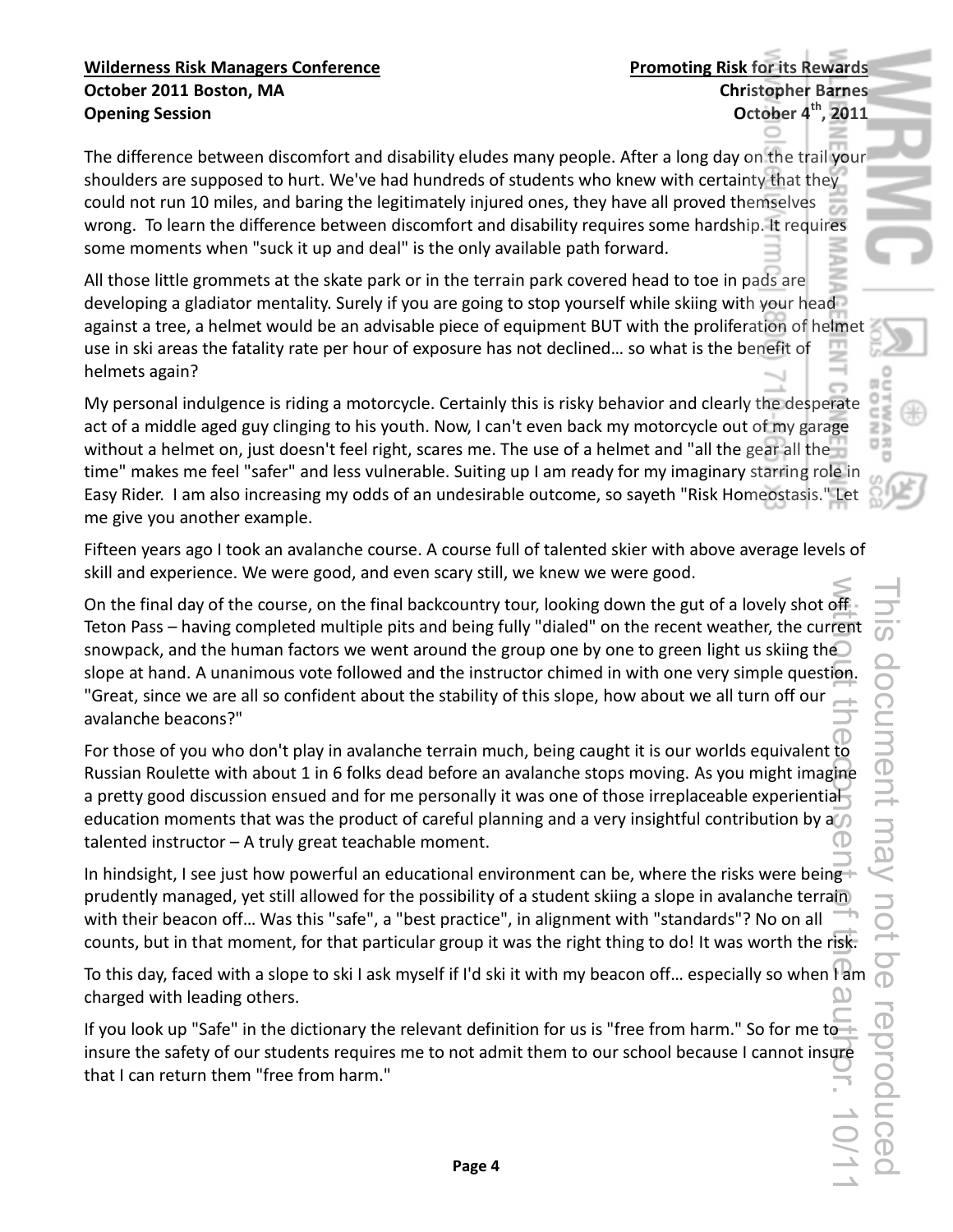And so goes the argument for not using the words "safe" and "safety" in our literature, on the web, in our briefings, etcetera. This is an old and tired debate that has been around this conference for a long time and I'll leave you hanging as to the resolution, but it begs another question. Are there outcomes from which we will guarantee safety or at the very least promise and pinky swear to die fighting against them?

I think there are and they are the really scary stuff. Such as an adult staff member having inappropriate relations with a minor, racial intolerance, gender inequality, bullying... maybe I cannot absolutely promise such things will never ever, ever, occur on the programs at our school but if they occurred with any frequency the world might best be served if we were out of business entirely. So we might as well make the promise and slide all our chips onto the table in striving to provide a safe environment with regards to such risks.

So, I do think "safety" has a place after all, but just not in the arena of activities for which we are actively seeking out and managing risks. Safety is important and so is risk.

Part of the challenge we face is that success, without a legitimate threat of failure, is illegitimate. We need to set students up to succeed and set them up to fail in nearly equal measures. Failure needs to be a clear and present danger.

I work with teenagers. Most of them, but certainly not all, are on a narrow achievement oriented track - resulting in high achievement and low self confidence. For many young adults "failure is not an option" only because they have never experienced it, so sheltered are their lives.

In the spaces between SAT tutoring, soccer, school, and community service there is not enough time to learn how to do their own laundry, to cook a healthy meal. There is not enough time for them to practice vital life skills, and they know it. Without a support structure they have a suspicion that they! might actually be incompetent.

Many of us here are in the business of pealing back the onion and letting them discover their true strengths and weaknesses. I work at a school where we are proud to be the last bastion of home economics. So for example, we evaluate students on their academics AND their performance as a community member. The skill to write a good essay is important but not more so that the skill to maintain great expedition behavior in challenging conditions.

Both physically and metaphorically we can and should offer our participants the chance to find themselves. Challenges such as navigating from one place to another in the wilderness combined with the willingness of instructors to hike the un-necessary extra mileage because of a student navigational errors and the institutional preparation to allow, to allow, for a group to get lost is the nitty-gritty work of legitimacy for us.

閖 Ó c zБ 림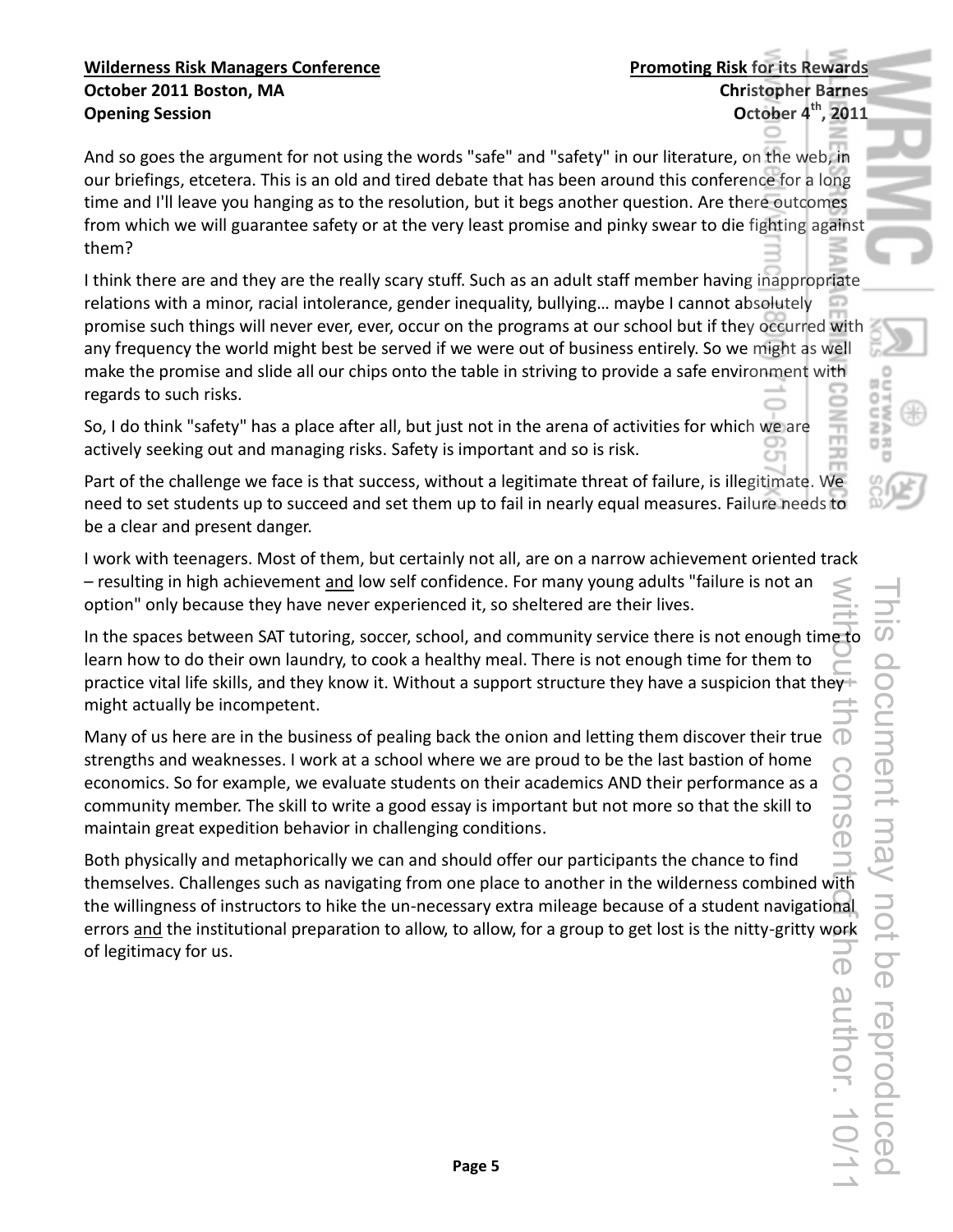Most of the people outside of this room do not understand this. Fear of the unknown is a healthy thing, a hundred thousand years of evolution has appropriately trained us all to be scared of things that go bump in the night. So we are faced with a perception problem in our industry as to how the outside world sees what we do and the merits of what we do. Climbing is perceived as the sport of dare devils. Here I have to comment that just a half mile south from here beside Route 128 is the rocky knoll where my father first took me climbing. He learned to climb during the reconstruction after WW II from a German Mountain guide. I vividly recall the stiff gold line and to a young boy the strong stance and body belay appeared heroic. This was my original inspiration to climb.

So is top rope rock climbing in an instructional setting prudent or imprudent? Is it particularly risky or not?

Well, the incident rate at a top roping site is on the order of magnitude of point five injuries per 1,00 participant-days. So what? How about compared to some other more common activities, such as cheerleading?

Here the risk of injury is about 1 per 1,000 per "athlete exposures." So roughly speaking the cheerleading squad faced twice the risk of the climbing club. How about youth soccer?

Here the injury rate for boys and girls soccer in practice and competition is about 4 times that of top rope rock climbing. And finally, under the Friday Night Lights for the big game...

We see an injury rate on the order of magnitude of 24 times the injury rate of top rope climbing with 12 injuries per 1,00 athlete-exposures. Unfortunately this isn't the end of the debate. Perception matters. Managing this perception and working to change it even a little is our burden to bear.

Our potential students and participants, their parents, and many of the administrators we work for are informed by popular opinion not data born of our reality. If we want the world to appropriately evaluate the risks and benefits of rock climbing, who is going to teach them? We are and if we don't, no one is going to do it for us. So, like it or not, advocating for risk is a part of your job description.

Advocating for prudent risk taking goes hand in hand with managing risk. You can't do one without the other. I'd even go so far as to say that simply managing risk alone is of little value without a clear-eyed evaluation of what risks to take and why.

Insurance actuaries and the courts can place a value on a human life. Much harder and much more important is striving to put a value on a life well lived. We are in the business of helping people to enrich their own lives.

But "Houston we have a problem here..."

Does experiential education work? How do we know? We are a room full of believers. Review our literature, it is full of "studies" where N of 20 not 2,000. A sample size that impresses no one and empowers us little to make the case for what we do.

I am a father and if you want to put my kids (these two cute little boys) into harm's way I won't sign your risk and release, with all that 8 point font text that I can't read anymore, and enroll my sons in your program until I truly understand... The costs, the risks, and the benefits... Unless of course you promise to keep them "safe" and my wife and can take off on a nice kid-free vacation...

Z) 림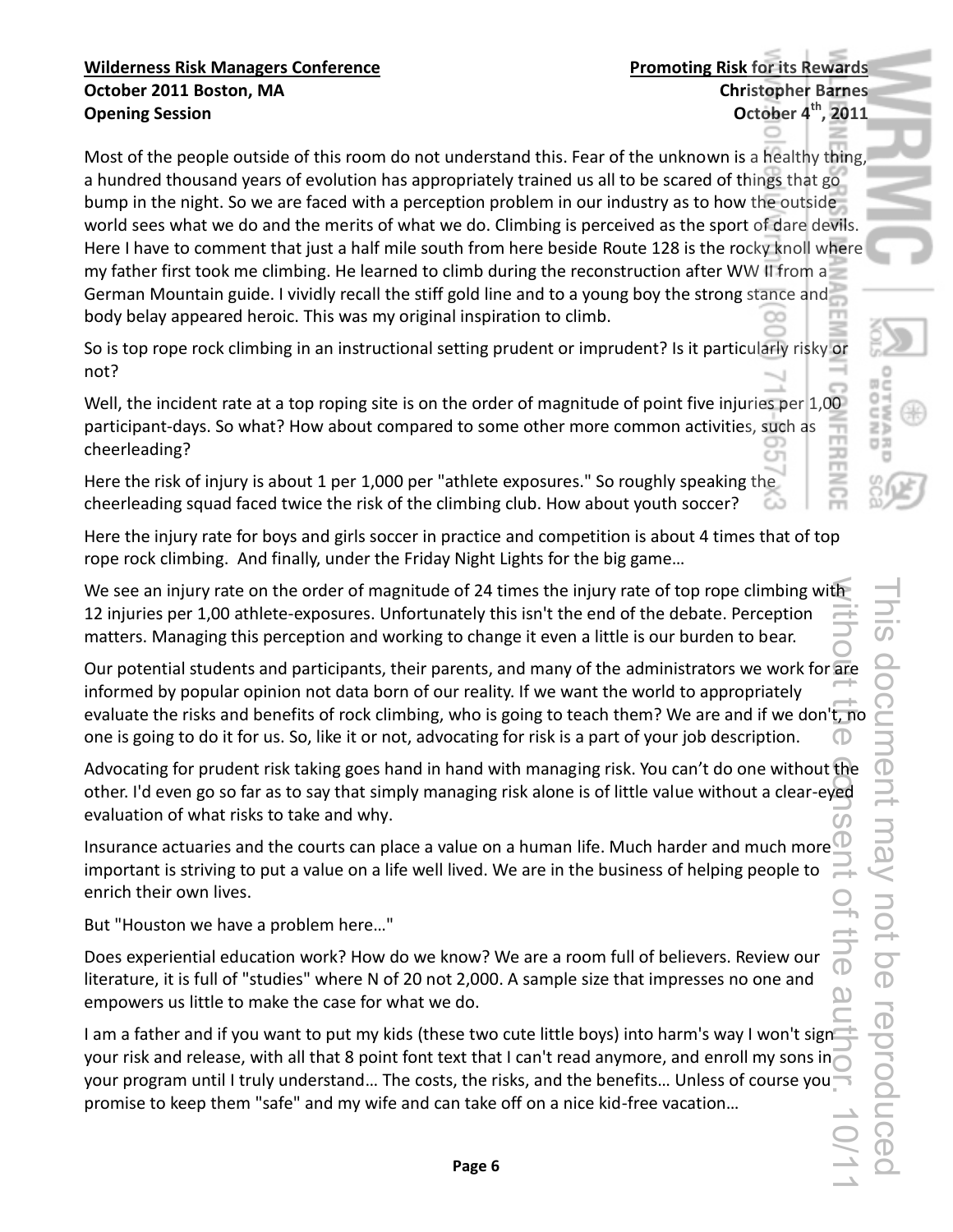To the degree that our participants and their parents are uninformed represents a duty for us to bridge the gap with plain English explanations. The onus for making the case, presenting the data, and arguing the merits of taking risks for pedagogical benefit lies with each of us here. If we don't, it calls to questions the integrity of our industry. We must teach others about risk.

Facts and proof are hard to come by. The definitive study that demonstrates the efficacy of experiential education over traditional education is elusive. We are awash in qualitative information that implies that experiential education works, and that is a good thing – no bones about it, I am a believer through and through in the merits of experiential education. I know in my heart that what we do is worthy. Yet I also know that a lack of quantitative data makes advocating for what we do more difficult. It makes advocating for risk taking, much more difficult.

There is a difference between risk taking and prudent risk taking. In essence the difference is mindfulness and an intentionality that speaks to prudence in the best sense of the word. "If you can't do the time, don't do the crime" and the same goes for us, if you and your institution cannot tolerate the full range of potential outcomes from an activity, including the extremes, then you should not be engaging in the activity. To do so would be foolish.

In taking prudent risks and exposing our participants to risk mindfully, we are teaching prudence and mindfulness. I just wish we could prove this too be true. As an educator I am a bit of a simpleton, a back to basic kind of guy, and so faced with an opportunity to advocate for prudent risk taking I like to start with the basics and let the audience come to their own conclusion. Let us start with the simplest argument that pretty much every on agrees with.

Life is full of Risks. Everyone knows this to be true but sometimes you have to remind folks of the obvious. Let's say you want to go on vacation... Maybe to the beach for some surfing in the sun... First you have to go online, navigate the matrix, and book a trip... Plus negotiate with this guy... Navigate through the security line... Worry about the Homeland Security Threat level... And because you negotiated with this guy... This is your plane...And here is your flight crew... Fortunately you do get  $\mathbb{C}$ dinner on the flight... And although you were hoping and expecting waves like this... It actually turned out to be a bit different... And the beach wasn't as pristine as you had hoped...

OK if life is full of risk, what exactly is risk? Most commonly here at this conference it is defined as the severity times likelihood. This is pretty handy for a definition and leads to some lovely quadrant type charts, and I am as guilt as the next of distilling complexity down to a two axis chart like solution because it makes me feel good to do so. But where is the benefit on this graph?

I'd also encourage you to think about risk as a balance between cost and benefit. There is a chance, a probability, for different outcomes from an activity and some of those outcomes are very rewarding, some are not, and a few are terrifying. Our job as risk managers is to maximize the good stuff, the  $\Box$ rewards, and minimize the bad stuff. If we want the rewards we must evaluate the associated undesirable outcomes. There are lower benefit outcomes that we'd just as soon avoid, but we can't discard them because they are connected to the rewards.

ωë

Z) 모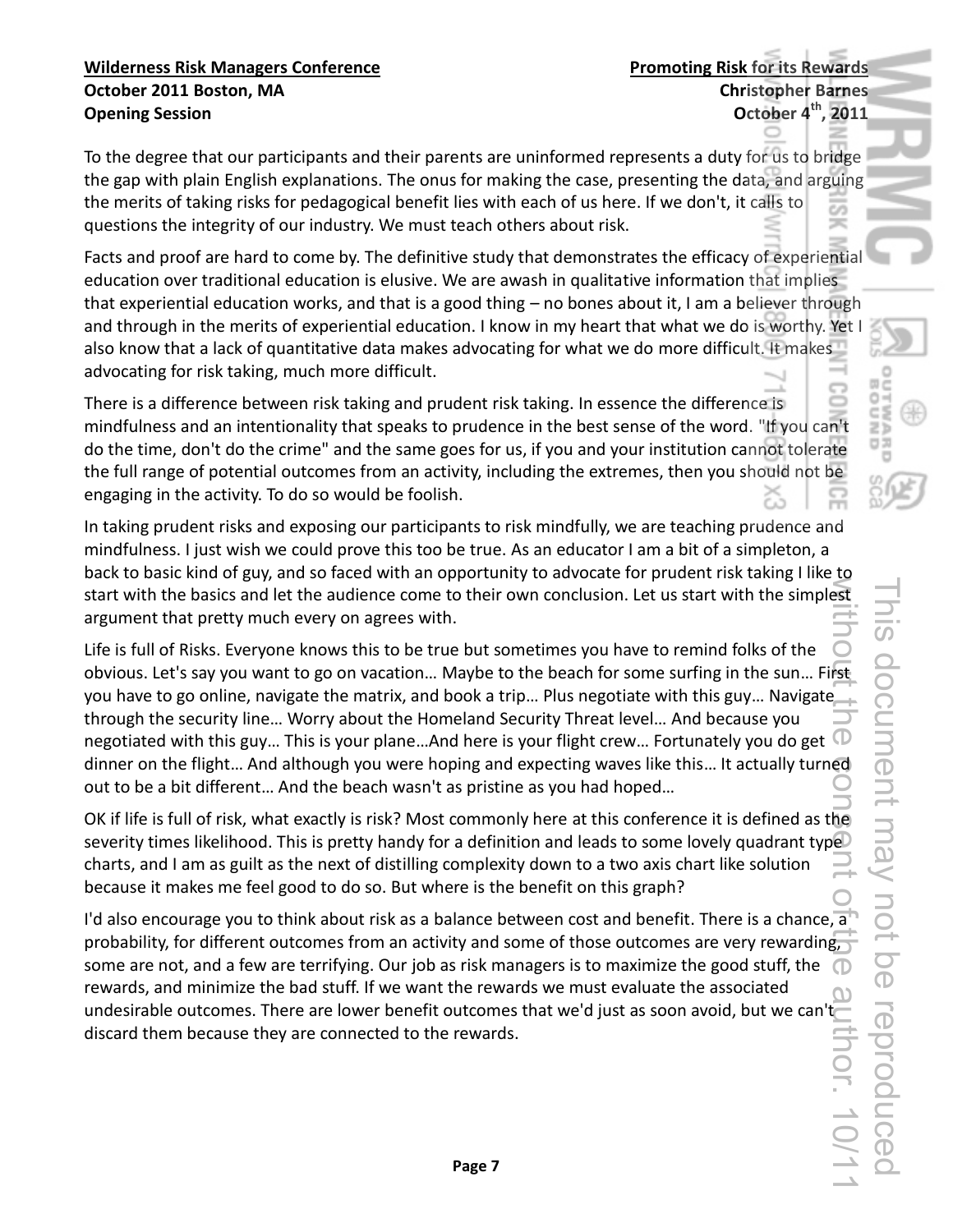Peak ascents in the high peaks of Colorado come with exposure to lightning. We can't make a summit bid without at least some risk of lighting. The substantial benefits of service to others, say doing trail work or building a house with habitat for humanity, requires the use of tools and the acceptance of some risks that are bound tightly to the specific activities - like it or not. By definition the wilderness is at the end of the road and so nearly all of us must face substantial risks in the arena of transportation. If we all got a dime for every minute of our lives dedicated to dealing with transportation, 15 passenger vans, driving training... this conference would be over at the Ritz.

In explaining risk to others we are well served to keep it simple, to remind them that we all do it every day, and that the typical person is actually a pretty accomplished risk manager – if you pass the ABC's test of the primary survey you are a) alive and b) have a life long track record of not getting dead. People understand the simple examples because they pass the common sense test.

We have staff drive the speed limit to reduce the likelihood of an accident and just in case, what the hey 'cause I we hear they can help out, we require everyone to wear a seatbelt in the unlikely event that something terrible happens anyway. And at a climbing site we might choose to use an automatic belay device to decrease the likelihood of someone getting dropped AND just in case and to decrease the severity we require everyone to wear helmets. This is the nuts and bolts basics of managing risk; it is a good portion of our jobs.

I've just reviewed the easy stuff, old hat to many of you here. I am setting my sights a bit higher though. I'm hopeful that each of you is nominally more invigorated to advocate for prudent risk taking and in doing so you might use some of the following. First and foremost I think we should start with the simplest question. Why? Why goes rock climbing at all? Why do you allow students to hike independently?

I've referenced our schools winter program, besides transportation, it is certainly the riskiest activity. that we engage in. Why do it at all? Wouldn't our students be better off avoiding avalanche terrain and cold weather all together? The vision of our school is about connecting people and nature, providing people with the opportunity to find and define their own relationship with the natural world. "Where Nature and Minds Meet" is our tagline. Our students perceive winter camping as a very daunting challenge. We see the intangible benefits from the experience  $-i\mathfrak{f}$  I managed to do this thing that I $$ *thought I couldn't do, maybe this new challenge before me that I think I can't do is actually something I can do. Also, learning about place is one of our core values. Given that our school is 10,000 feet above* sea level in a town where we have 9 months of good skiing and 3 months of bad skiing - avoiding winter means not engaging with the place as it naturally exists. There are many different possible reasons to assume some level of risk for a potential benefit, connecting the dots between your mission, and desired outcomes is the first step to explaining why an activity might be worth the risk. without the consent of the author. 10/11

I also unabashedly believe that real challenge leads to real experience, which leads to real learning. The  $\mathbb O$ best teachers in school are unusually not the easy graders. Long days on the trail teach people to function, despite fatigue. The impression of a lesson that is learned via an experience is deep and lasting. All this takes effort, and to those who posit that experiential learning is inefficient and slow, $\Box$ would ask them - are we striving for efficiency or efficacy?

回口

Z)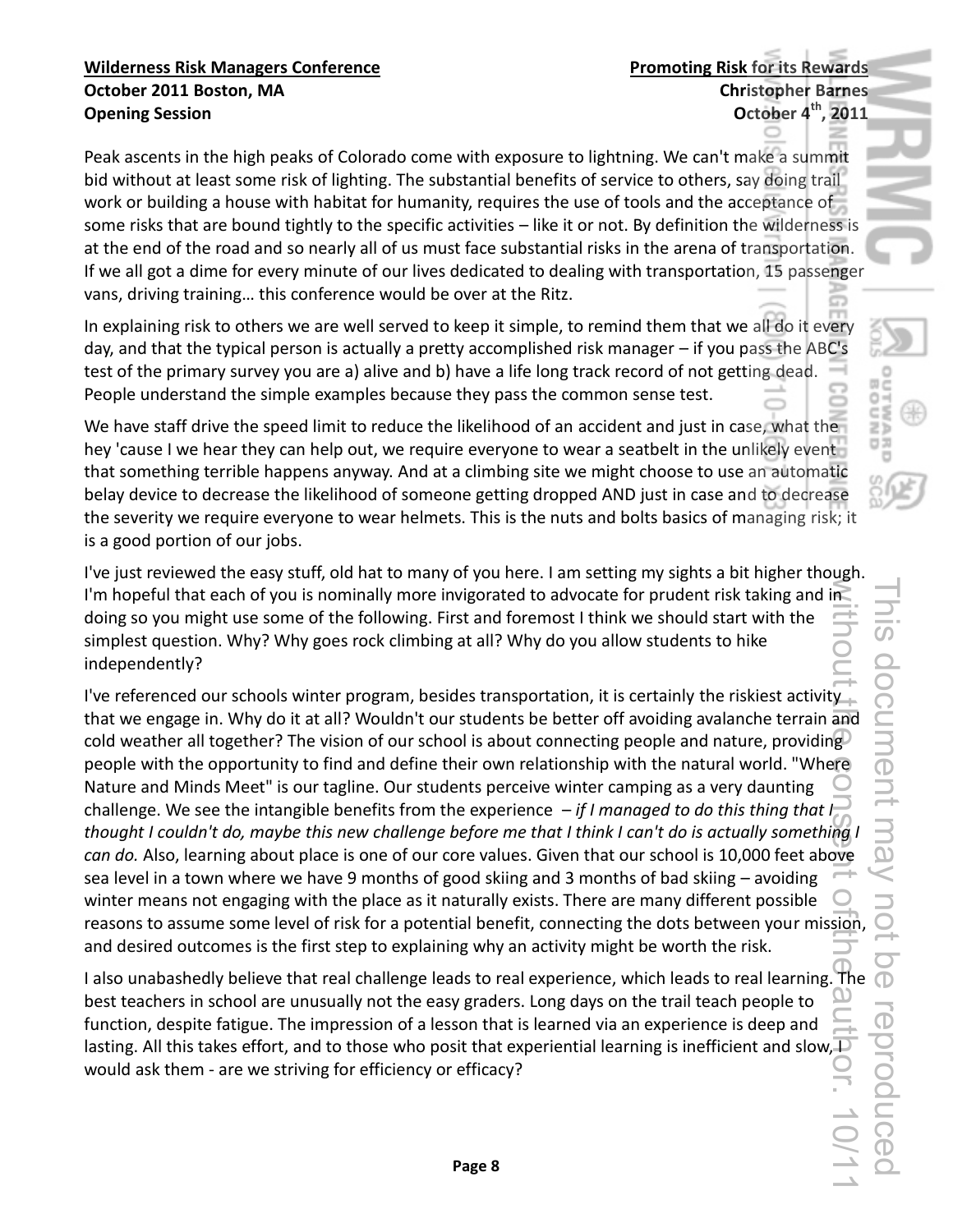There cannot be any "A's" without "F's," we have to make failure an option. With failure as a clear and present danger, there is a risk of undesirable outcomes that comes hand in hand with the opportunity to succeed. Without the "F's" everyone gets a ribbon and no one knows the joys of a well earned success. We cannot eliminate the risks without eviscerating the real challenge and real experience.

We live in a Game Boy culture. Reality and virtual reality are different. There is a big difference between these two images. Students need chances to learn and understand the difference.

If life is full of risks and we are constantly faced with making decisions in an environment of uncertainty, how are our students going to learn to make good decisions? We do it the old fashion way, practice!

The fear of actually getting lost inspires students to pay attention and learn to read the map. Today, one can live a happy and full life and never ever use topographic lines, so it goes in the age of the GPS. Out in the woods and inside the experience of navigating from point A to B is a powerful metaphor of finding oneself, of solving a seemingly complex problem for the collective good, of facing up to a challenge, and of pushing through to resolution.

So, risk has a starring role in education. Prudent risk is something to embrace and manage, not avoid and shun. I believe that improper allegiance to safety imperils learning....improper allegiance to safety imperils learning. For nearly all of us in this room, the mission, vision, goals, and curriculum of the organization we work for demand real experience and the associated risks. This is probably why you are here today.

"Tolerance for adversity" comes from actually tolerating some adversity. "To Strive and not to Yield" requires a headwind to lean into. Inspiring "lifelong stewardship of our environment" via "hands-on service to the land" may mean students with chainsaws and the necessity to manage some risks - risks worth taking.

Many other missions' demand no less and we can and should use them to illuminate the benefits of what we do and how we do it. For example "leadership" is a common element in the mission of many institutions. I challenge anyone to create an effective leadership development program that does not include some level of risk. Leadership is a skill, not a belief system, and learning a skill requires practice. Practice requires an environment with a both positive and negative feedback loops to allow the learner to learn. It defies logic that one could teach leadership via only theoretical knowledge and only positive feedback loops. without the consent of the consent of the consent of the consent of the consent of the consent of the consent of  $\sim$ 

Such arguments are the subtle path forward for making the case for prudent risk taking. Risk really is a pedagogical tool we use, and we use it frequently. We can and should revel in these realities, the necessity of risk. Risk is a tool of our trade, sometimes sharp and sometimes dull.

However risk suffers from a PR problem and needs an advocate. I hope all of us will rise to the challenge and advocate for risk. Not so long ago, the trees had no standing, no role or rights, and over time society has embraced the idea that free nature needs to exist for its own sake.

Few individuals will ever see the Arctic National Wildlife Refuge, ANWR. So why do a majority of Americans believe we should leave it alone? Because they understand and believe that such places must exist. They are willing to advocate for it. Likewise, each of us must advocate for prudent risk taking as a key component of education and experience. Risk needs calm voices to explain its merits. Z) ロス